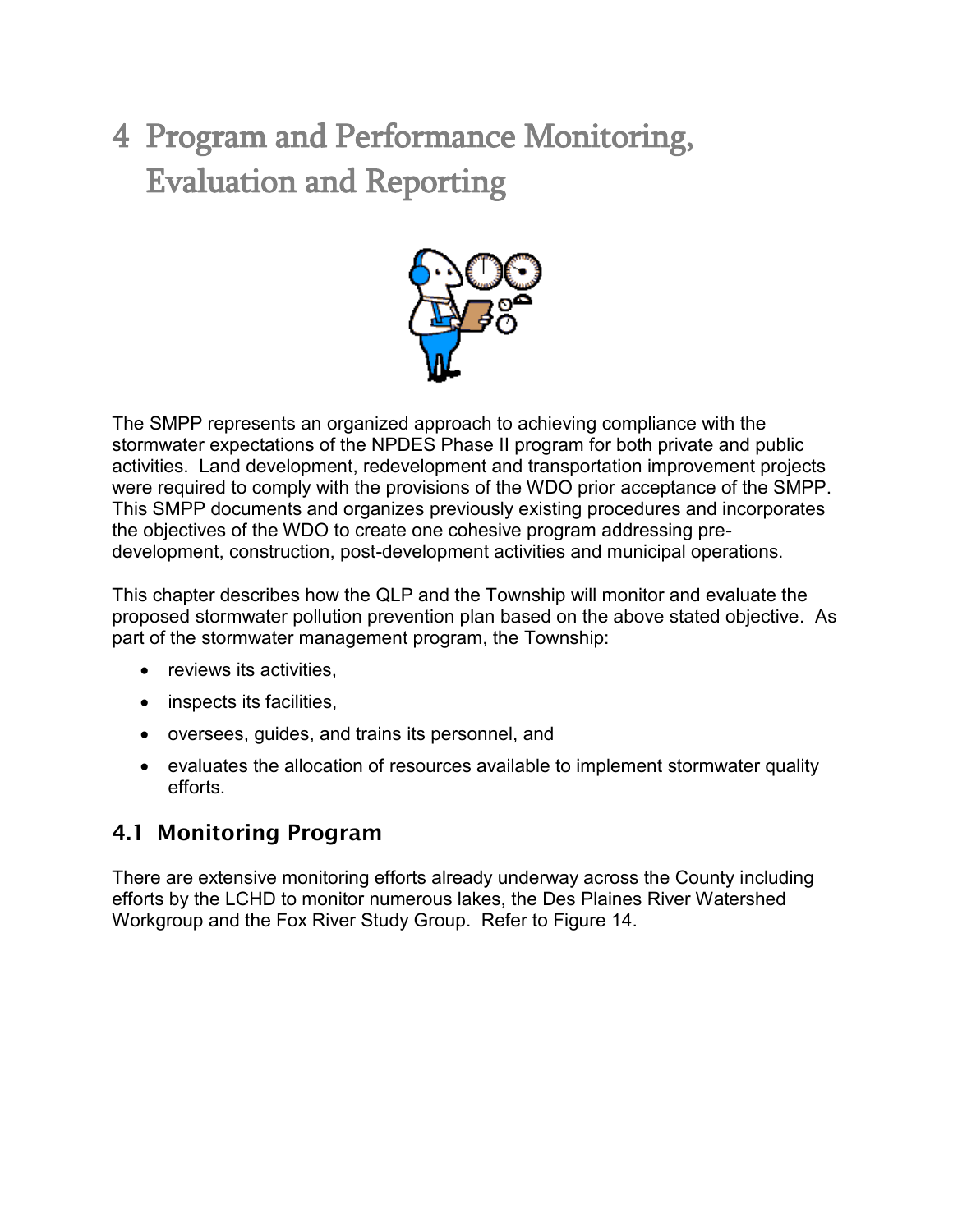

**Figure 14: Countywide Monitoring Efforts**

# **4.1.A Fox River Study Group**

In accordance with ILR 40 V.A.2.b.x, the Fox River Study Group (FRSG), previously described in Chapter 2.4, satisfies the monitoring requirement for the portion of the community located within the Lower Fox River Watershed.

By agreement between the Illinois EPA and the FRSG, the Fox River Implementation Plan (FRIP) will take the place of a traditional TMDL for dissolved oxygen and nuisance algae in the Fox River. No written agreement has been implemented between the Illinois EPA and the FRSG regarding the FRIP, but the Illinois EPA has worked closely with the FRSG in developing the FRIP since 2001. Because the Illinois EPA's authority to implement and enforce the Clean Water Act comes from the federal government, the FRIP will need to be approved by the U.S. EPA before it officially replaces the TMDL process. The need for a TMDL will be revisited by IEPA after implementation of the FRIP, by evaluating whether the listed reaches are still impaired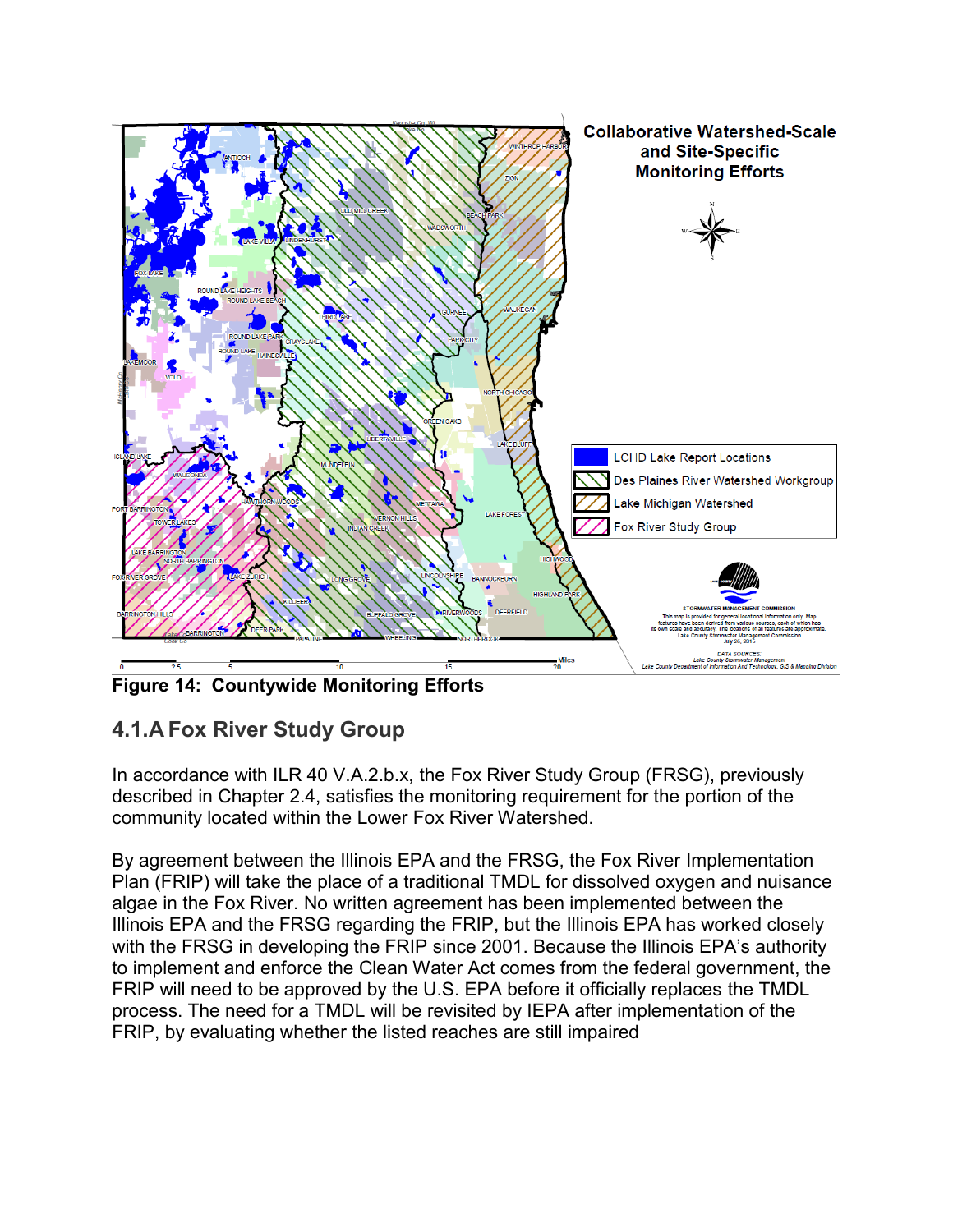The ISWS developed a calibrated QUAL2K water quality model application for the Fox River (Bartosova, 2013). This model was used to simulate future Fox River water quality in response to management actions considered in the FRIP. In 2016, the FRSG will develop a strategy for future data collection and prepare written plan(s) that may potentially include additional water quality monitoring and discussion with IEPA and IDNR of biological data to assess actual condition of aquatic community and potentially identify gaps in existing biological data.

The Township is committed to participating in the FRSG and supporting its efforts.

### **4.1.B Des Plaines River Watershed Workgroup**

In accordance with ILR 40 V.A.2.b.x, participation in the Des Plaines River Watershed Workgroup (DRWW), previously described in Chapter 2.4, satisfies the monitoring requirement for the portion of the community located within the Des Plaines River **Watershed.** 

POTWs and communities within the Des Plaines River watershed in Lake County have initiated efforts to form a workgroup: a voluntary, dues paying, membership organization that would monitor water quality and strategize to improve water quality based on scientific data, making decisions at the local level. Membership would consist of POTWs, municipal separate storm sewer permittees (MS4s), environmental groups, consultants, concerned citizens. The Workgroup, the Des Plaines River Watershed Workgroup (DRWW), would meet quarterly, be governed by a set of bylaws and an elected executive board, and provide many benefits to the general membership including:

- Water quality improvements
- Local decision making
- Cost savings
- NPDES permit compliance: shared monitoring effort, education and outreach materials
- Continuing education credits to maintain professional certifications

The Township is committed to participating in the DRWW and supporting its efforts.

#### **4.1.C Lake County Health Department Lakes Management Unit**

In accordance with ILR 40 V.A.2.b.ii and ILR 40 V.A.2.b.v, the monitoring efforts performed by the LCHD satisfies the monitoring requirement for the portions of the watershed tributary to an assessed Lake. Due to the length of monitoring efforts performed by the county, trends in water quality impairments and improvements can be best gauged by reviewing current and historic lakes reports.

The Lakes Management Unit has been collecting water quality data on Lake County lakes since the late 1960s. Since 2000, 176 different lakes each year have been studied and data collected on temperature, dissolved oxygen, phosphorus, nitrogen, solids, pH,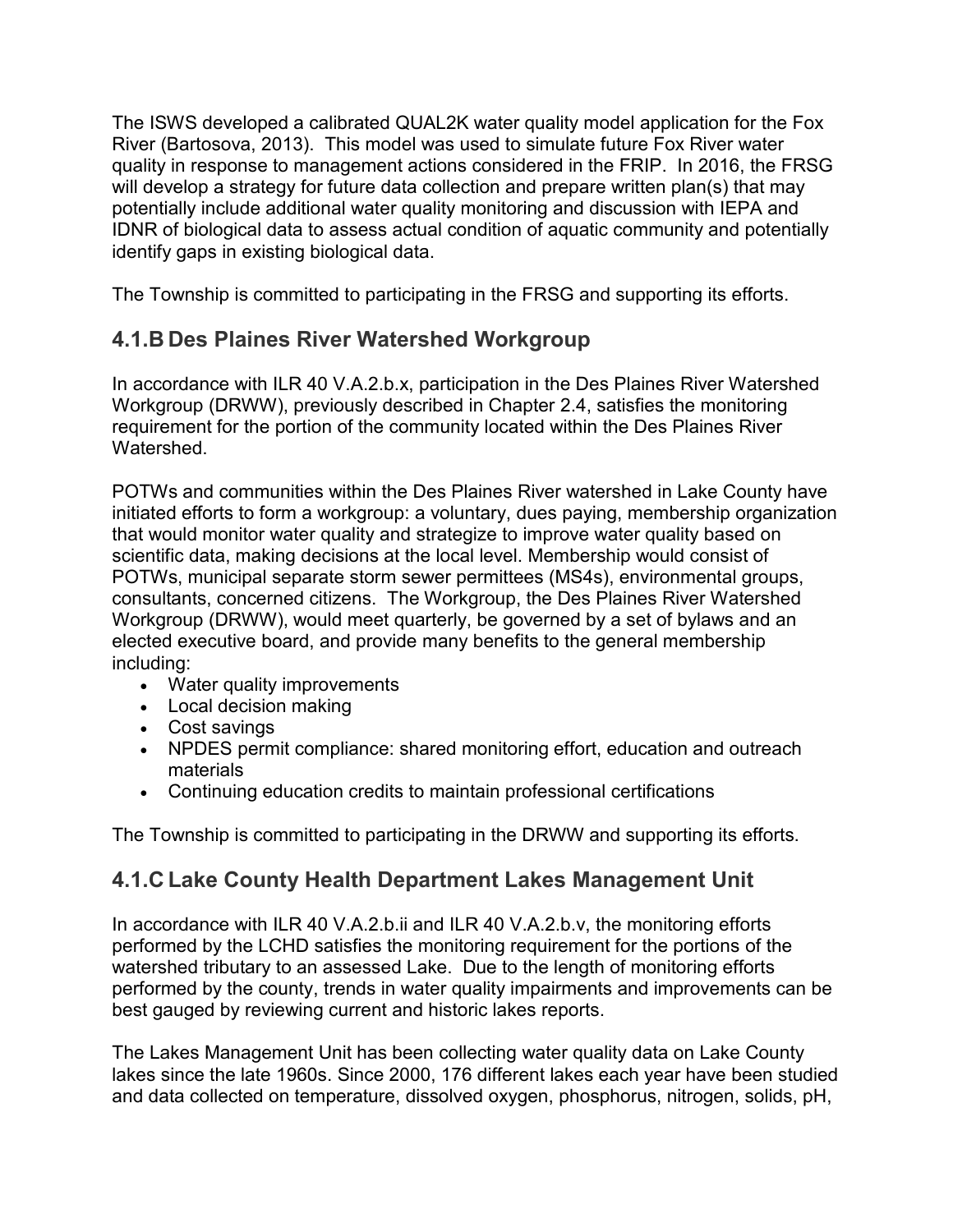alkalinity, chloride, conductivity, water clarity, the plant community and shoreline characteristics. The LMU collects baseline water quality information from at least 12-15 different lakes in the county each year. These lakes must be at least 6 acres in size. Water quality information is obtained through the collection of water samples once per month from May through September, usually at the deepest areas of the lakes.

#### **ANALYSIS**

This water is analyzed for nutrients, solids, temperature, dissolved oxygen and various other parameters. A plant survey to analyze the aquatic plant community for different species and their relative occurrence is also conducted once per month from May through September. Additionally, once per summer the shoreline of each lake is characterized for shoreline type, severity of erosion and shoreline plant species (including invasives).

#### SUMMARY REPORTS

Summary reports are written and presented to the management entity of the lake and other concerned citizens during the following spring. These reports include the analysis of data collected, a list of threats occurring in or around the lake, and recommendations on how to reduce or eliminate these problems. Lake summary reports can be found [https://www.lakecountyil.gov/2400/Lake-Reports.](https://www.lakecountyil.gov/2400/Lake-Reports)

#### *4.1.C.1 Inland Beaches*

From May to September, bacteria concentrations are monitored bimonthly at inland beaches and recreational areas by Lake County's Lake Management Unit (LMU). The water samples are tested for E coli bacteria, which are found in the intestines of almost all warm-blooded animals. Note that not all strains of E coli are the same, and certain strains can make humans sick if ingested in high enough concentrations. If water samples come back high for E coli (235 E coli/100 ml), the management body for the bathing beach is notified and a sign is posted indicating the beach closure. Additionally, since rain events tend to lead to elevated bacteria levels in the water column, the LMU advises that persons avoid swimming for 48 hours after a large rain event.

The IEPA uses the number and duration of swim bans to assess whether or not the beaches support designated uses for primary contact recreation. Within Illinois, Lake Michigan Beaches are found to be "not supporting" of primary contact use when, on average over a three-year period: (1) one or more beach closures occurred per year lasting less than a 2 week; or (2) less than one beach closure occurred per year, but the average closure duration was one week or greater

## **4.1.D Community Monitoring**

A portion of the Community is located outside of existing monitoring efforts. The Township has selected a total of *2 locations* to perform supplemental water quality monitoring in accordance with ILR 40 V.A.2.b.vii. Monitoring locations were selected to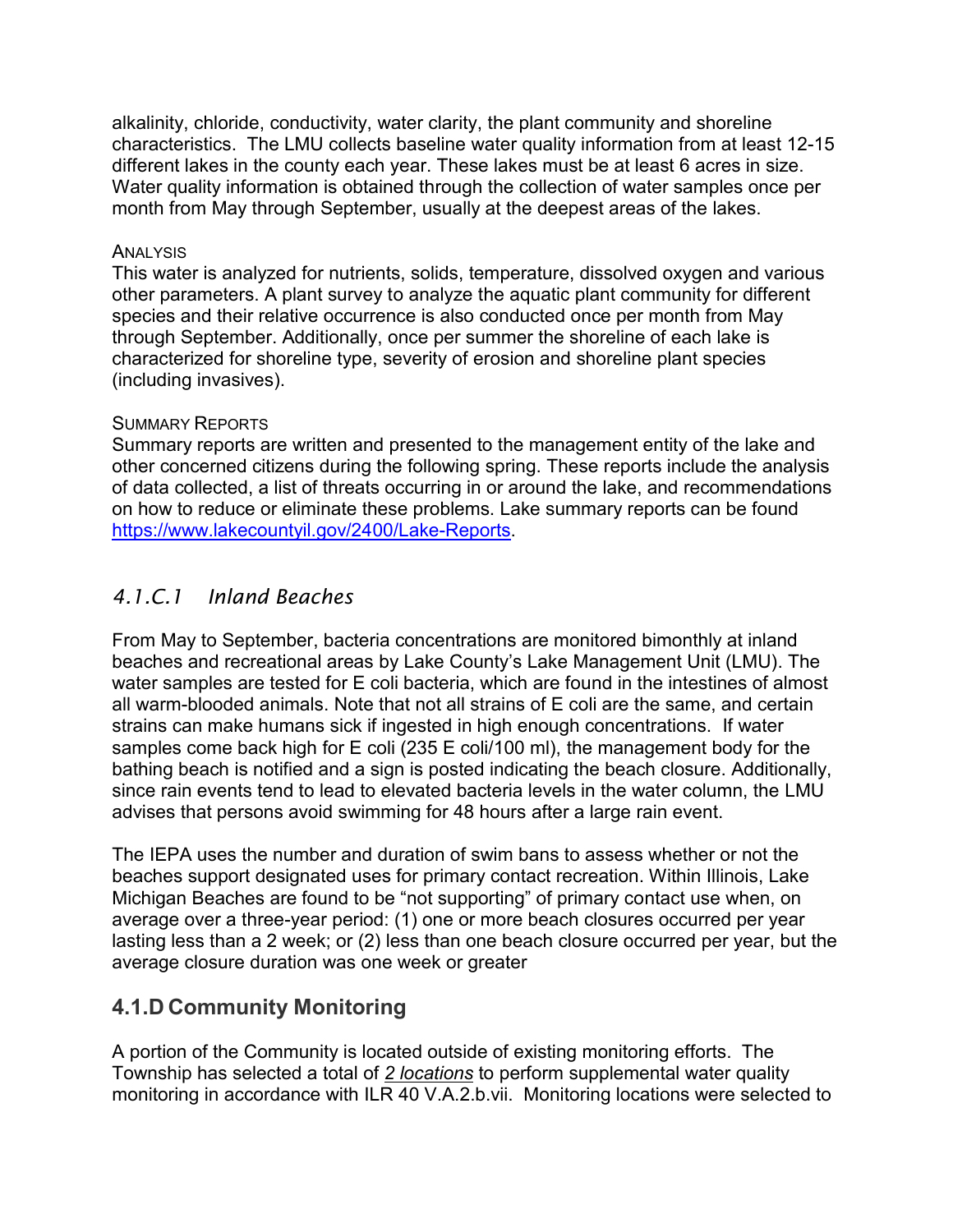coincide with high priority outfalls which also require annual inspection per ILR40.B.3.h; refer to **Figure 16 Additional Community Monitoring Locations**.

Grab samples at these locations shall be collected once annually within 48 hours of a precipitation event greater than or equal to one quarter inch in a 24-hour period. At a minimum, analysis of storm water discharges or ambient water quality shall include the following parameters: total suspended solids, total nitrogen, total phosphorous. fecal coliform, chlorides, and oil and grease. In addition, monitoring shall be performed for any other pollutants associated with storm water runoff for which the receiving water is considered impaired pursuant to the most recently approved list under Section 303(d) of the Clean Water Act.



**Figure 16: Additional Community Monitoring Locations** 

# 4.2 Program Evaluation (BMP C.6)

At the end of each year the BMPs implemented by the MS4 should be evaluated in order to determine the effectiveness of the program. Include a description of observed areas of program effectiveness, at the end of Part B **Stormwater Management Program Assessment** within each **Annual Report** submitted to IEPA. Program areas which do not appear to be improving should also be identified and described within this portion of the Annual Report. This information will be used to provide insight into how the program may need to evolve. The following are some indicators that the BMPs are appropriate.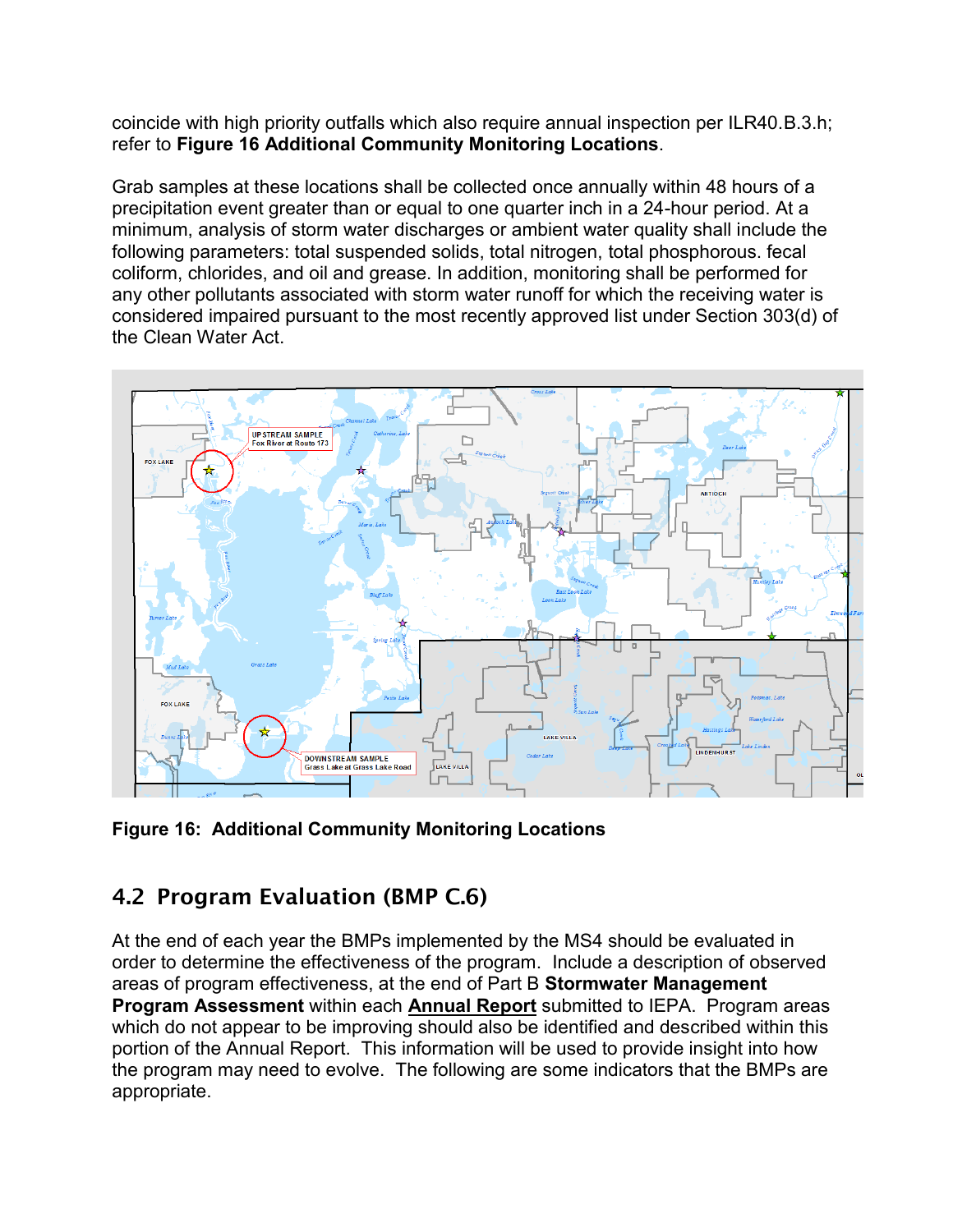- A reduced number of outfalls having positive indicators for potential pollutants.
- An improvement, or no change, in the annual monitoring results.
- Improved community awareness of water quality and other NPDES program aspects.
- Increased number of hits on website information related to the NPDES program.
- Increased quantities of Household Hazardous Wastes or Electronic collected by SWALCO.
- Reduced number of septic system failures.
- Increased stakeholder involvement.
- Reduced number of SE/SC violations.
- Increase in Streambank and Shoreline stabilization projects, or a decrease in the extent of projects necessary.
- Improved detention pond quality (including conversion of dry bottom or turf basins to naturalized basins; removal of excess sediment accumulation and a general increase in maintenance activity on detention ponds throughout the MS4).
- Reduced use of chloride and phosphorus by the MS4.
- Improved awareness of water quality and other NPDES program aspects by both Township staff and its contractors.

#### **4.2.A Monitoring Program Evaluation**

The results of the monitoring are used to further gage the effects of the SMPP on the physical/habitat-related aspects of the receiving waters and the effectiveness of BMPs. Possible causes of any documented degradation will be investigated and any appropriate corrective actions will be incorporated into future Stormwater Management Program Plan (SMPP).

- As part of the QLP section of the Annual Report, SMC provides a detailed discussion of the State of Lake County Waters including a summary of TMDLs, an assessment of the regional water quality monitoring and watershed group efforts and an estimate of the effectiveness of the regional efforts.
- The Township is responsible for providing a discussion of any additional local monitoring efforts within the MS4 portion of the **Annual Report Part C Annual Monitoring and Data Collection.**

#### **4.2.B IDDE Program Evaluation**

Experience gained from the USEPA NPDES program indicates a lower chance of observing polluted dry-weather flows in residential and newer development areas, while older and industrial land use areas having a higher incidence of observed dry-weather flows. Review the results of the screening program to examine whether any trends can be identified that relate the incidence of dry-weather flow observations to the age or land use of a developed area. If so, these conclusions may guide future outfall screening activities.